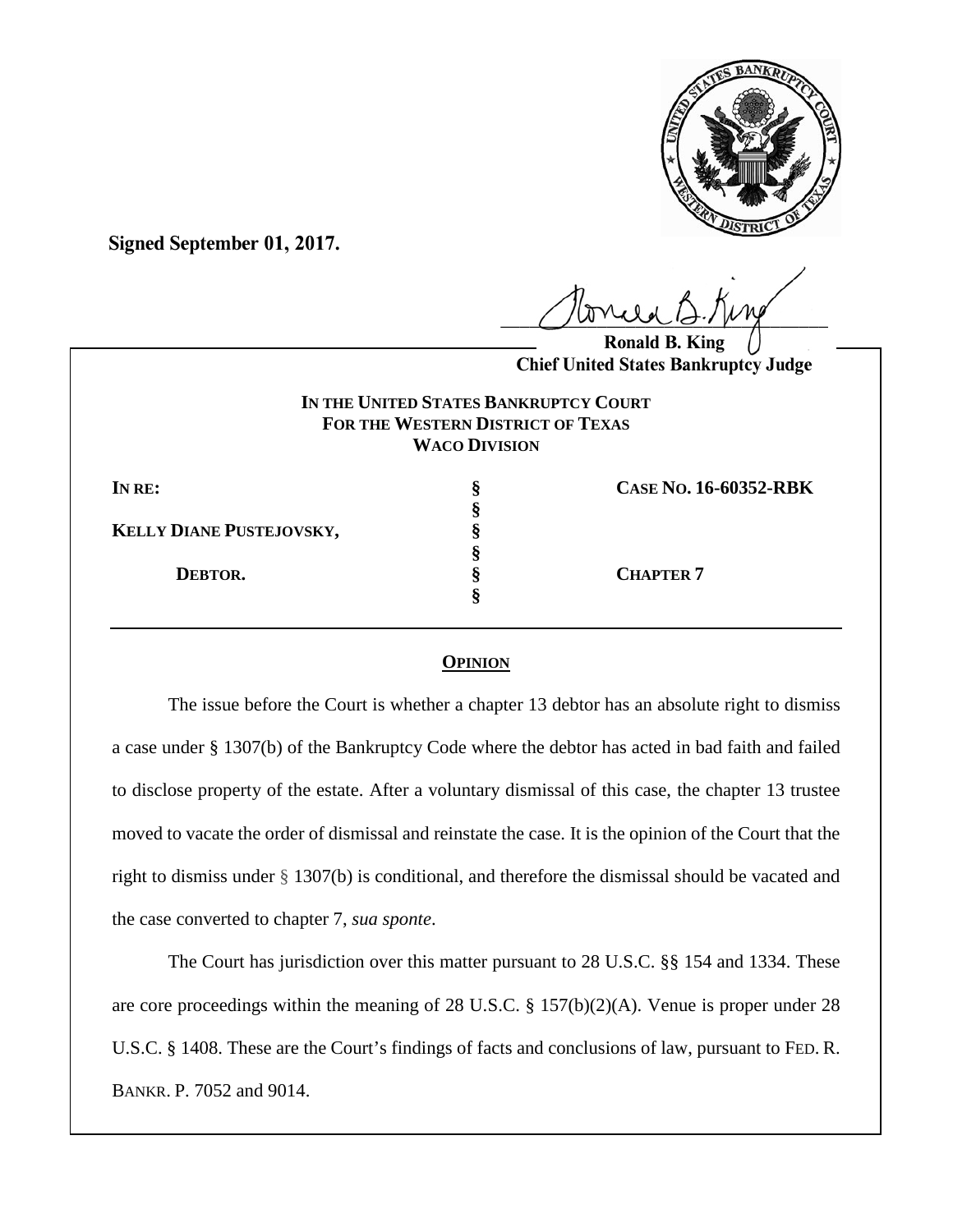Joe Pustejovsky, Jr., tragically died in a fertilizer storage explosion on April 17, 2013, in the town of West, Texas. His widow ("the Debtor") and a minor child from a prior marriage survived him. After his death, the community provided donations to the Debtor, the decedent's son, and the Debtor's family. The Debtor also obtained proceeds from the decedent's life insurance. Between the donations and life insurance proceeds, the Debtor received approximately \$700,000. The Debtor spent all the money without accounting for property of the decedent and funds donated for the benefit of the decedent's minor child, a child who resided with his biological mother after his father's death.

Mr. Pustejovsky died intestate. Under TEX. EST. CODE ANN. §§ 201.002–201.003 (West 2014), two-thirds of the decedent's separate property and half of the community property passed to his son. On April 27, 2016, the decedent's father was appointed as administrator of the probate estate, and he requested an accounting from the Debtor for property owned by the decedent. Nine days later, the Debtor filed for bankruptcy protection under chapter 13, which stayed the probate claims against the Debtor and prevented the administrator from obtaining the Debtor's financial records.

There were serious problems within the bankruptcy case. In her first and amended schedules, the Debtor failed to list multiple prepetition assets, including a jet ski, a trailer, and storage space. More importantly, although the Debtor listed "potential recovery of damages related to West explosion" as an asset, she failed to disclose a *pending* prepetition wrongful death lawsuit relating to the death of Mr. Pustejovsky. In her statement of financial affairs and under penalty of perjury, she stated she was not involved in any lawsuits within one year prior to the chapter 13 filing. She also testified that she lent money to several friends, but did not list any gifts or potential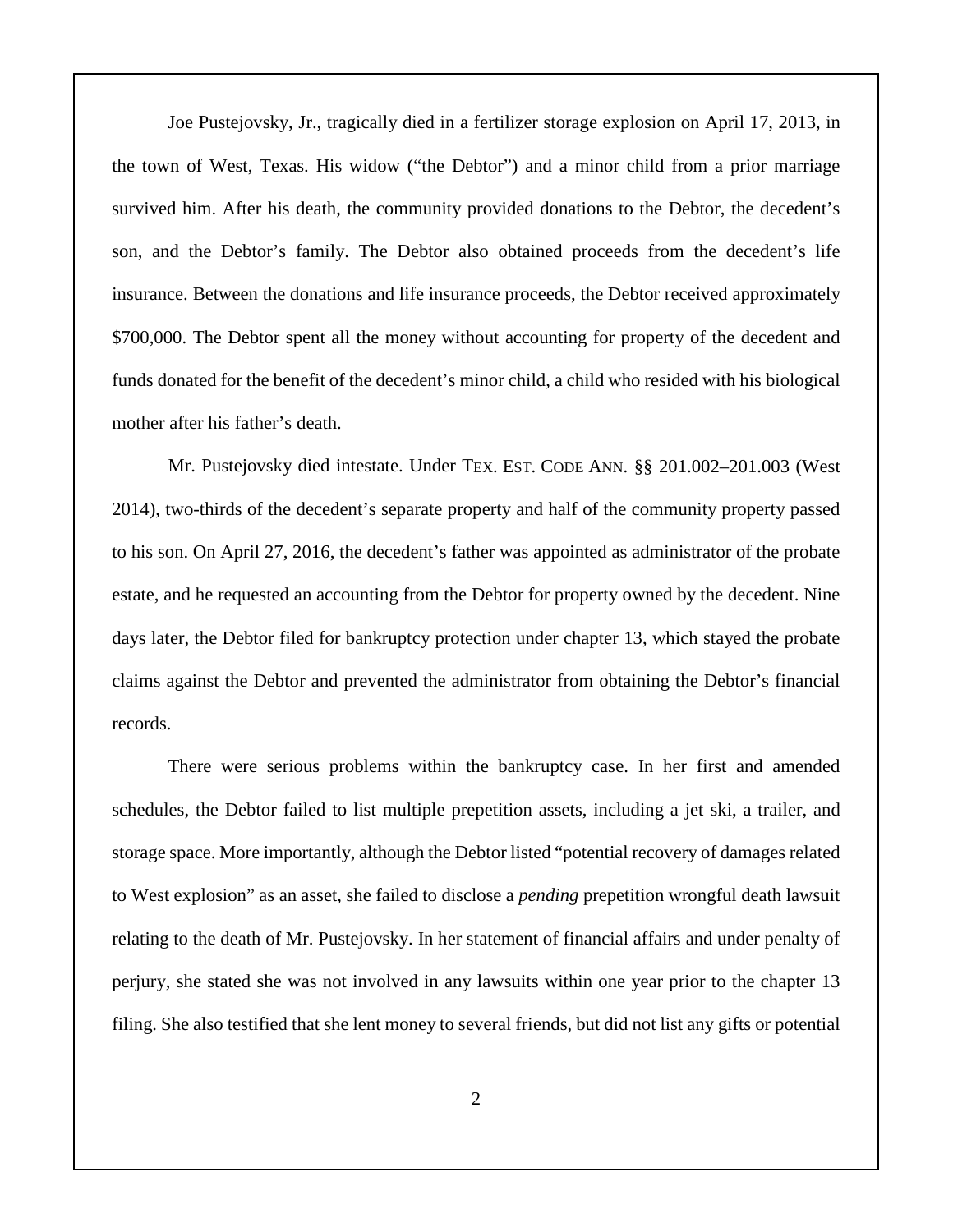causes of action against third parties in her schedules. Inexplicably, the Debtor failed to list the probate estate administrator or the decedent's son as a creditor.

In addition to failing to schedule or disclose the pending wrongful death lawsuit, the Debtor never filed an application to employ special counsel for up to four law firms, all of which were retained and signed prepetition contracts with the Debtor. These attorneys were aware of the bankruptcy case and consulted with the Debtor's bankruptcy attorney, yet they never obtained approval for employment from the Court. They apparently attempted to circumvent the Court's authority by bypassing the Debtor's bankruptcy attorney and by advising the Debtor what to do within the bankruptcy case.

There were also problems with documentation provided to the chapter 13 trustee and plaintiffs in two adversary proceedings filed against the Debtor by the probate estate administrator and by the next friend of the decedent's son. The problems were primarily due to the Debtor failing to produce bank records, deposit records, wire transfer records, copies of checks, proof of insurance, documentation of the decedent's life insurance, records of vehicle transfers, and records of bills of sale for assets claimed by the probate estate administrator and the next friend of the decedent's child. The Court compelled the Debtor to produce all documents on October 20, 2016, but seven months later, the trustee and adversary proceeding plaintiffs still had not received a number of documents.

The Debtor created further problems by never presenting a confirmable chapter 13 plan. On July 20, 2016, confirmation of the first plan was denied. The Court sustained the trustee's objection to confirmation and issued an order instructing the Debtor to file a confirmable plan within a month or the case would be converted or dismissed. Ten months later, after extensive delays, the plan was still not confirmable because the Debtor was two months behind on trustee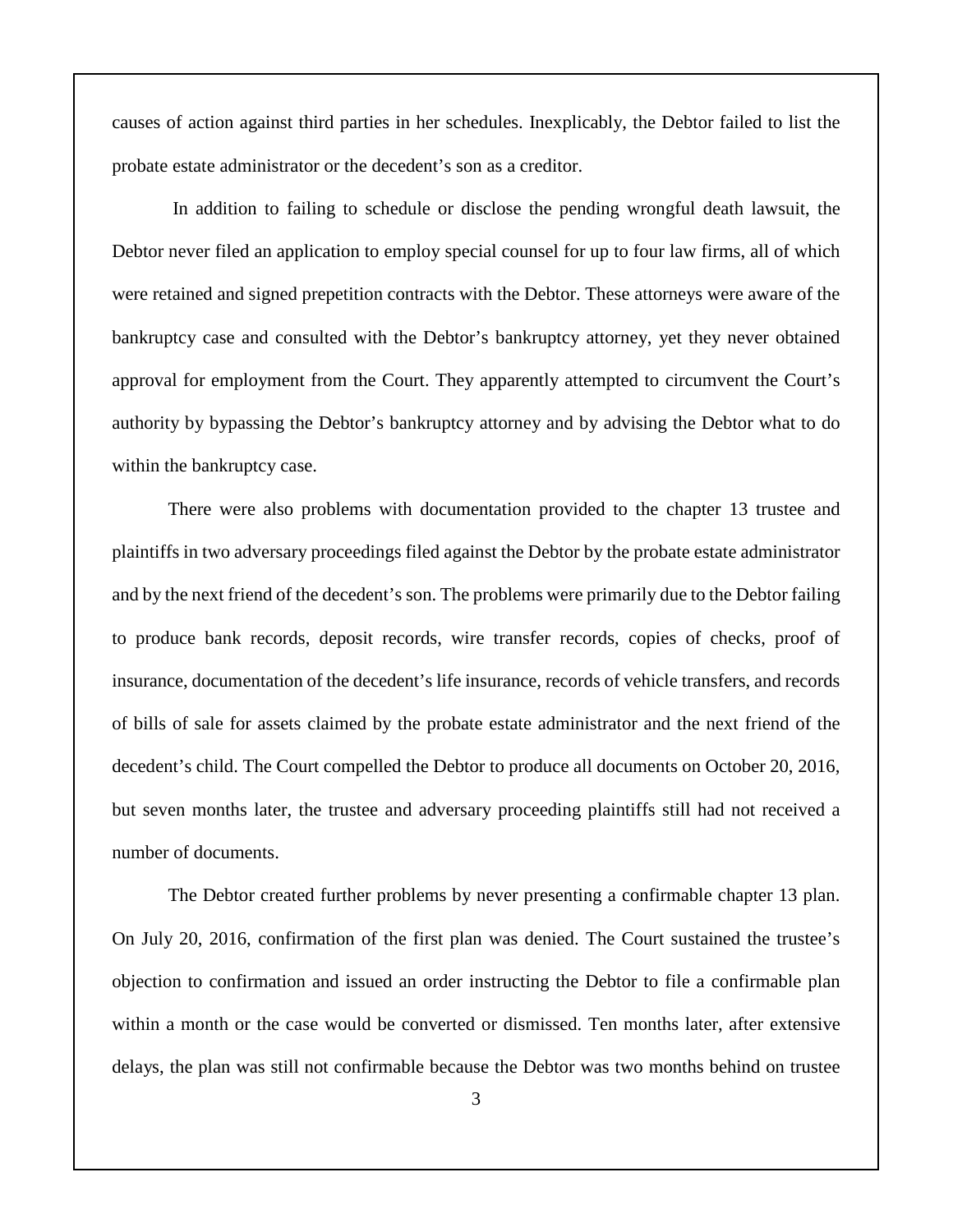payments, her schedules were not complete, and the amended plan did not provide any of the necessary amendments. Moreover, during this period the Debtor failed to appear at multiple confirmation hearings.

On March 28, 2017, after considering the multiple deficiencies, the Court granted the Debtor's request for one more extension in order to provide a feasible plan. The Debtor's extension request was based upon her knowledge of a pending settlement offer by one defendant, negotiated by her personal injury lawyers for her undisclosed wrongful death lawsuit, but without the knowledge or approval of the Court. Her plan was to keep the automatic stay in place until the settlement was consummated. One day before the final confirmation hearing, and the day she was supposed to accept the settlement offer, the Debtor filed a motion to dismiss her case and the Court, unaware of the negotiated settlement, granted the motion. The Debtor did not request approval of a compromise and settlement from the Court, nor did she disclose the settlement in her motion to dismiss. The trustee and the adversary proceeding plaintiffs objected to the dismissal of the case and requested that the case be reinstated as a chapter 13 case. At the hearing on the motion to reinstate the case, the Debtor testified that she and her personal injury lawyers had agreed to a \$780,000 settlement against one defendant. She further testified that her non-court approved lawyers told her it was permissible to dismiss her case now that they had reached a settlement. Debtor's bankruptcy counsel asserted that § 1307(b) provides an absolute right to dismissal. The Court disagreed, reinstated the case, and converted it to chapter 7, *sua sponte*. Although the Debtor initially had a right to dismiss her chapter 13 case, her actions forfeited that right.

Under 11 U.S.C. § 105(a) a bankruptcy court may "issue any order, process, or judgment that is necessary or appropriate to carry out the provisions of" the Code. Moreover, the court "may also possess inherent power . . . to sanction abusive litigation practices" so long as the court does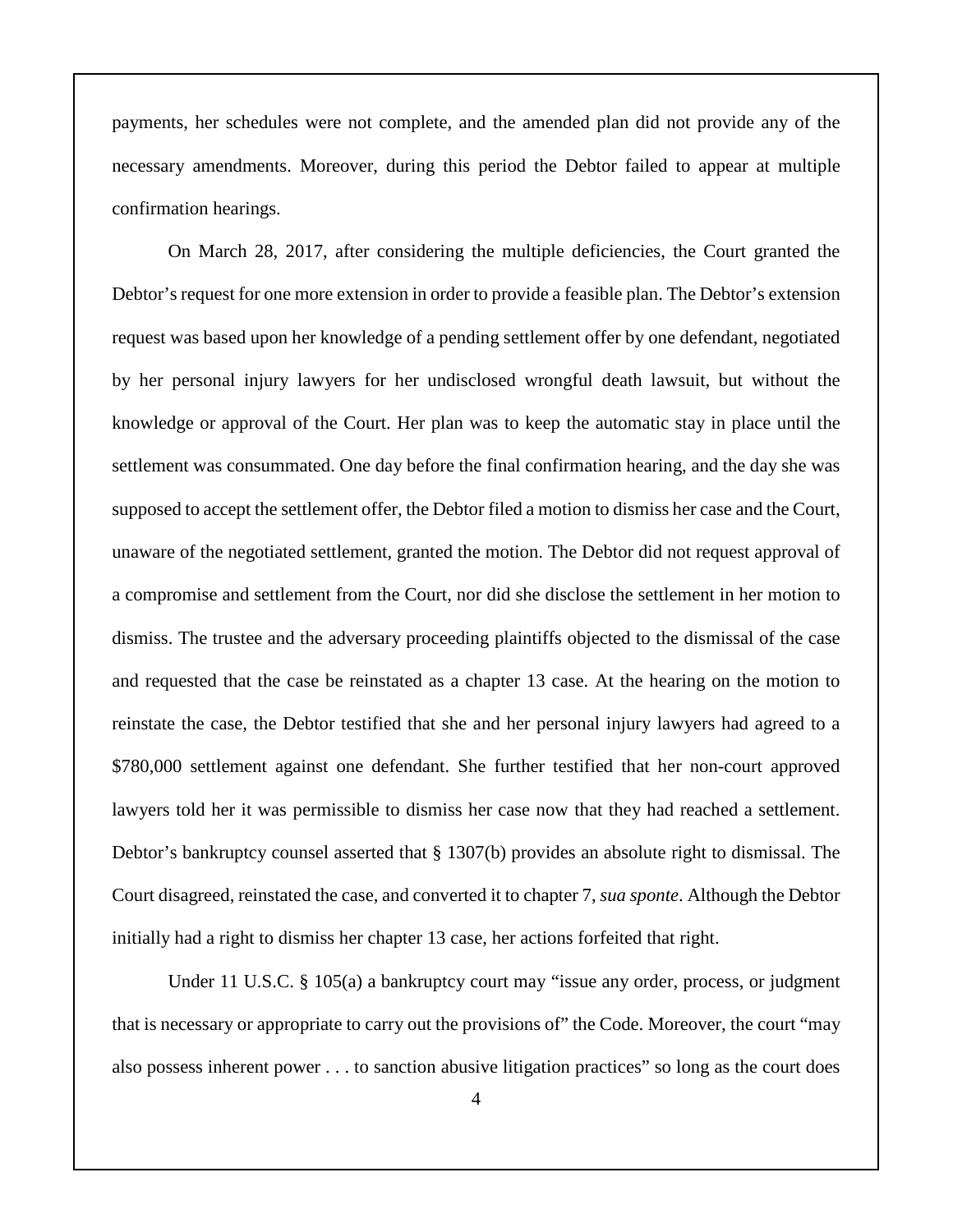not act contrary to statutory provisions. *Law v. Siegel*, 134 S. Ct. 1188, 1191 (2014) (quoting

*Marrama v. Citizens Bank of Mass.*, 549 U.S. 365, 375–76 (2007)) (citations omitted). The

applicable provisions for dismissal or conversion under chapter 13 are 11 U.S.C. § 1307(b)–(c):

- (b) On request of the debtor at any time, if the case has not been converted under section 706, 1112, or 1208 of this title, the court shall dismiss a case under this chapter. Any waiver of the right to dismiss under this subsection is unenforceable.
- (c) Except as provided in subsection (f) of this section, on request of any party in interest or the United States trustee and after notice and a hearing, the court may convert a case under this chapter to a case under chapter 7 of this title, or may dismiss a case under this chapter, whichever is in the best interest of creditors and the estate, for cause, including—
	- (1) Unreasonable delay by the debtor that is prejudicial to creditors;
	- (2) Nonpayment of any fees and charges required under chapter 123 of title 28;
	- (3) Failure to file a plan timely under section 1321 of this title;
	- (4) Failure to commence making timely payments under section 1326 of this title;
	- (5) Denial of confirmation of a plan under section 1325 of this title and denial of a request made for additional time for fling another plan or a modification of a plan;
	- (6) Material default by the debtor with respect to a term of a confirmed plan . . . .

When the language in a statute is clear, courts must apply the plain meaning of the terms

unless doing so creates absurd results. *U.S. v. Ron Pair Enters. Inc.*, 489 U.S. 235, 242 (1989).

Further, in statutory construction, courts must "give effect, if possible, to every clause and word

of a statute" and "a statute ought, upon the whole, to be so construed that, if it can be prevented,

no clause, sentence, or word shall be superfluous, void, or insignificant." *Duncan v. Walker*, 533

U.S. 167, 174 (2001) (citations omitted). Section 1307(b) is analogous to  $\S$  707(a), which states

that the court "may dismiss a case under this chapter only after notice and a hearing and only for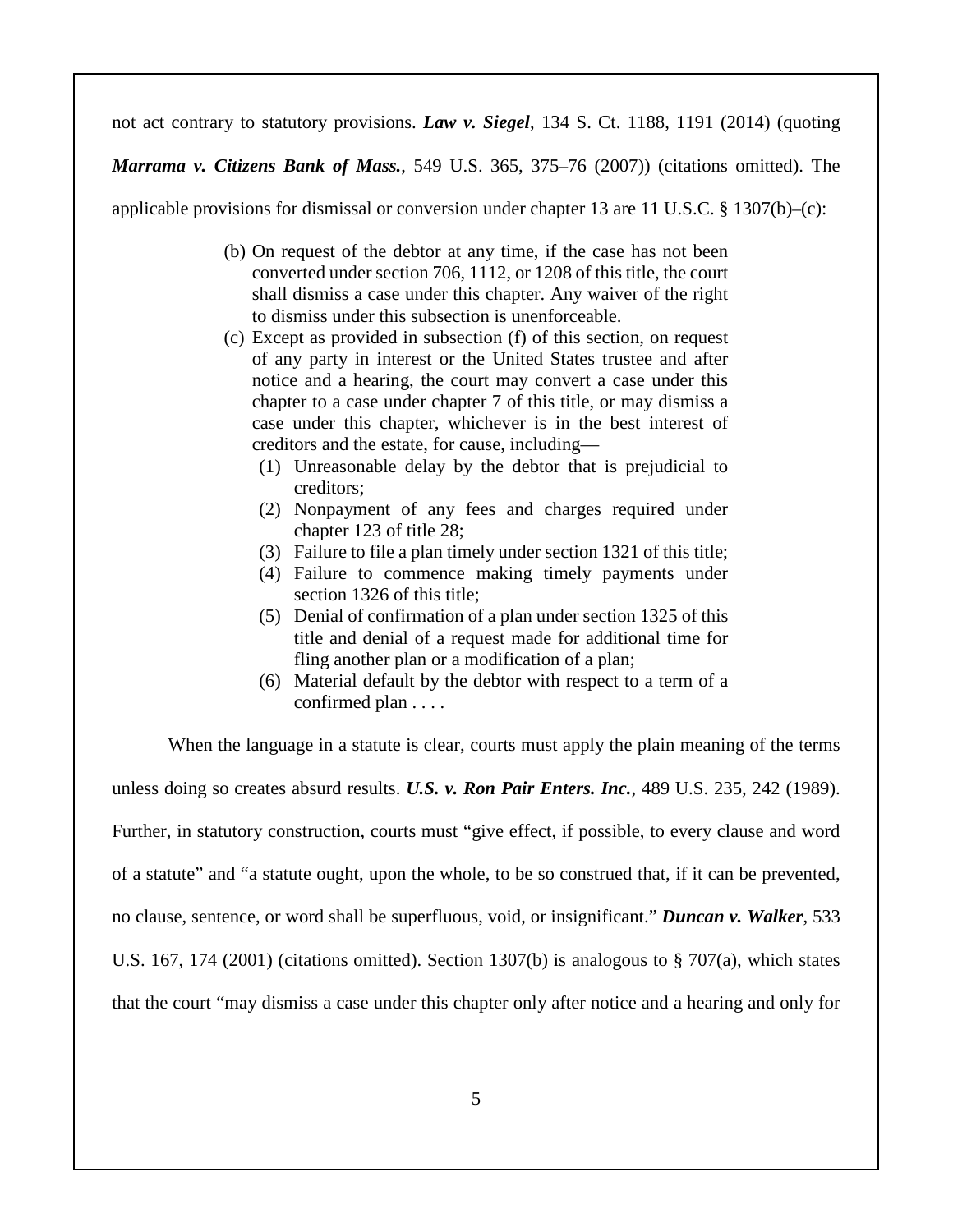cause . . . ." Because § 707 uses the word *may* and § 1307 uses the word *shall*, some courts find the word *shall* to be the determinative factor within § 1307.

This Court finds this statutory interpretation to be inconsistent with the Code's provisions. Interpreting the word *shall* as mandatory in § 1307(b), without a bad faith exception, would create absurd results because sections of the Code must be read together and harmonized. If there is a motion to convert, or an order of the court denying confirmation and requiring a new plan, reading the word *shall* to provide an absolute right to dismissal under § 1306(b) would render § 1307(c) meaningless. *See Foster v. N. Tex. Prod. Credit Ass'n (In re Foster)*, 121 B.R. 961, 961 (N.D. Tex. 1990) ("When the facts show that the debtors have abused the legal process and the bankruptcy process through fraud, the bankruptcy court has authority to convert . . . even though the debtors have filed a motion to dismiss . . . .") (chapter 12 case).

The reasoning of the Supreme Court of the United States in *Marrama v. Citizens Bank of Massachusetts* supports this Court's rationale. In *Marrama*, the Court noted that prepetition badfaith conduct by debtors constituted cause for denial of a motion to convert under § 706(a) because bad-faith debtors do not belong to "the class of 'honest but unfortunate debtors' that the bankruptcy laws were enacted to protect." *Marrama*, 549 U.S. at 374 (quoting *Grogan v. Garner*, 498 U.S. 279, 287 (1991)). In *Marrama*, the debtor filed inaccurate schedules and denied that he transferred real property to a trust within a year of filing for chapter 7. *Id***.** at 368–69. After the trustee sought to recover the property as an asset of the estate, the debtor sought conversion under § 706(a). *Id.* Despite the debtor claiming an absolute right to convert, the Supreme Court determined that the right to convert was subject to a bad faith exception, which allows a court to dismiss or convert a case for "cause." *Id***.** at 374–75. The Court reasoned that the bankruptcy judge's broad authority to take any necessary or appropriate action to prevent abuse "is surely adequate to [deny conversion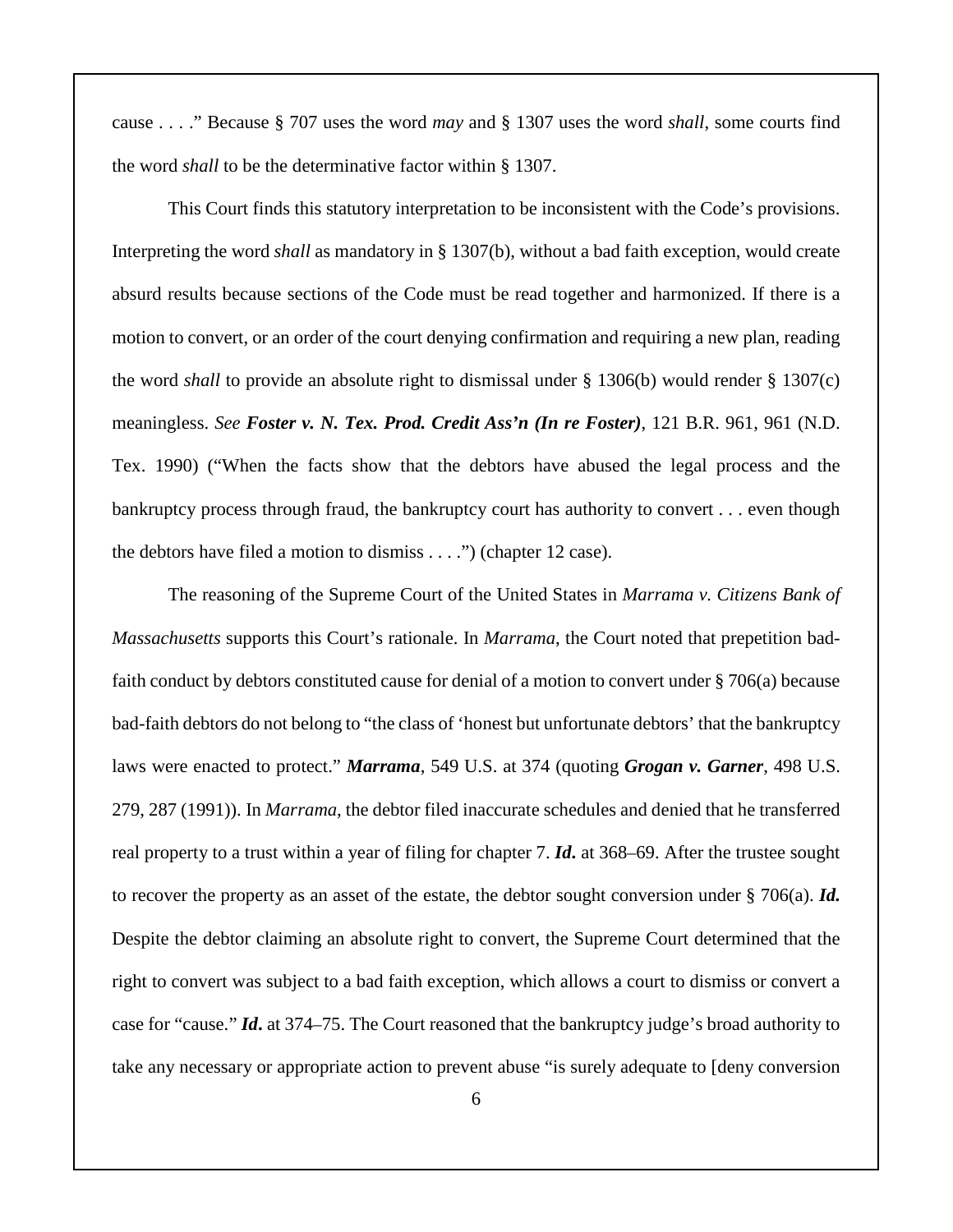when] the allowance of equivalent relief may provide a debtor with an opportunity to take action prejudicial to creditors." *Id.* at 375.

Courts are divided over the interplay between § 1307(b) and § 1307(c). Some courts hold that § 1307(c) limits a chapter 13 debtor's right to voluntarily dismiss a case where bad faith, improper conduct, or fraud by the debtor is established. *In re Jacobsen*, 609 F.3d 647, 662 (5th Cir. 2010) (allowing conversion when a debtor files a motion to dismiss in response to a trustee's motion to convert); *Molitor v. Edison (In re Molitor)*, 76 F.3d 218, 220 (8th Cir. 1996) (converting a case to prevent bankruptcy abuse despite debtor's wish to dismiss). Other courts find voluntary dismissal an absolute right because chapter 13 is voluntary. In their view, if the right to dismiss is not absolute, a chapter 13 case would become involuntary servitude. *See In re Armstrong*, 408 B.R. 559, 571 (Bankr. E.D.N.Y. 2009). In the Fifth Circuit, courts agree that a right to dismissal is subject to a bad faith exception when the trustee has filed a motion to convert. *See In re Jacobsen*, 378 B.R. 805, 810–11 (Bankr. E.D. Tex. 2007), *aff'd*, 609 F.3d 647 (5th Cir. 2010) (concluding that the chapter 13 debtor's right to dismiss is not absolute, but rather subject to a bad faith exception); *In re Fonke*, 310 B.R. 809, 818 (Bankr. S.D. Tex. 2004); *Cobb v. Cobb (In re Cobb)*, 2000 WL 17840, at \*3 (E.D. La. Jan. 11, 2000); *Foster*, 121 B.R. at 961.

The equities in this case support interpreting § 1307(b) as permissive rather than absolute, even without the trustee having filed a motion to convert. Section 1307(c) contains eleven factors that constitute "cause" for conversion or dismissal, including "unreasonable delay by the debtor that is prejudicial to creditors" and "failure to commence making timely payments under section 1326 . . . ." § 1307(c)(1), (c)(4). Moreover, lack of good faith constitutes "cause." *Molitor*, 76 F.3d at 220; *Toles v. Powers*, 1999 WL 1261453, at \*3 (N.D. Tex. Dec. 28, 1999). When evaluating bad faith, courts use a totality of the circumstances analysis on a case-by-case basis. *Id.* Here, the